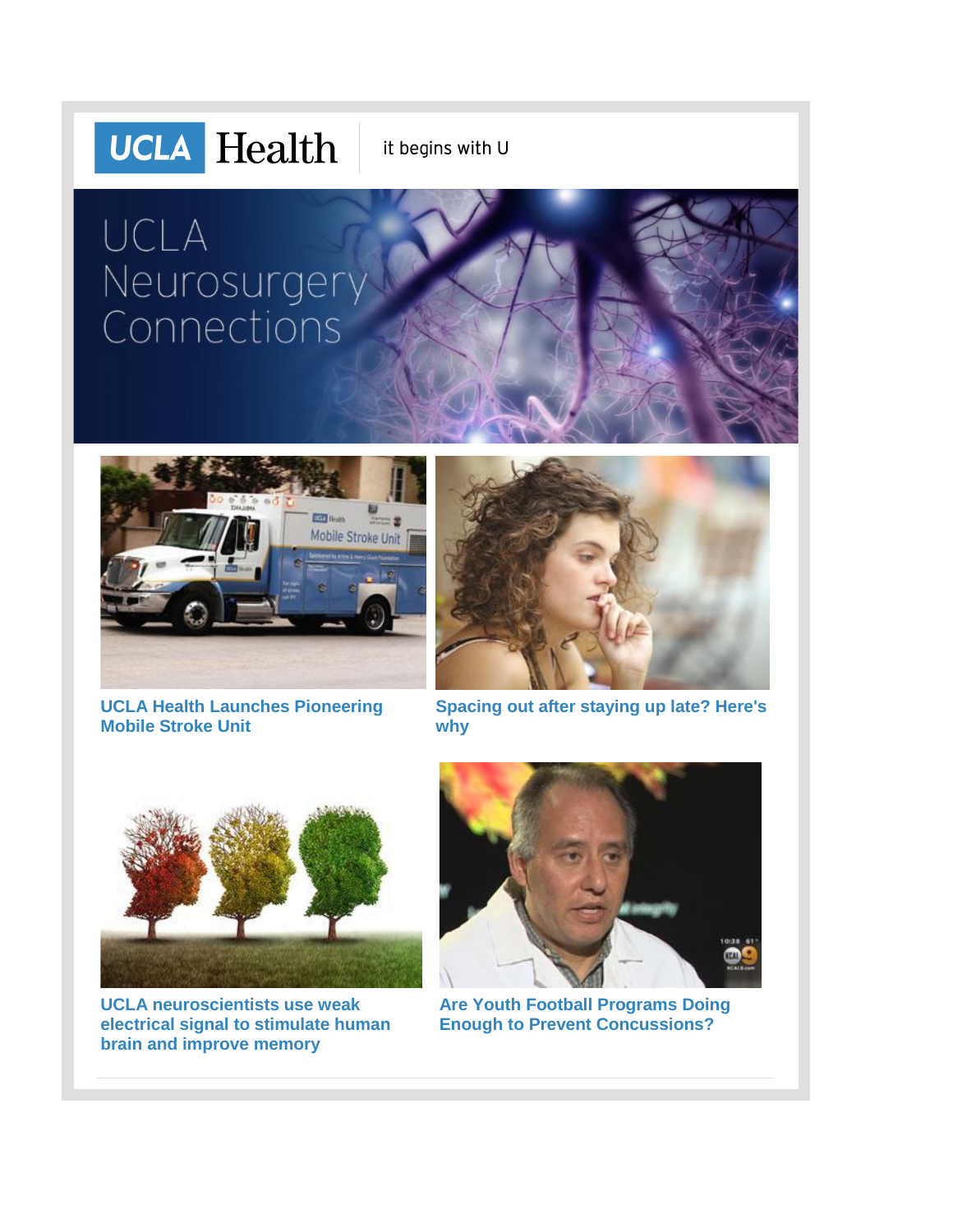#### **Download the UCLA Neurosurgery App**

The UCLA Department of Neurosurgery app serves as a comprehensive resource for preparation for neurosurgical procedures, department contact information, and local and onsite hospital amenities. **[Download and learn more »](http://r20.rs6.net/tn.jsp?f=0018NB4xxdJ3Kw0-bjYKZ3AkFWPNfKjLdoufGCG4f3iRPhwPvVgWTxRvqDPmVt-sNqErvmHFPZJ3djgvu2cjO3tkz9RA8WAeFxA3GAgnPPW2dVH1h4M2N-apVNHcUqooIQfA3rVBgabEfH9UULY1GnyOE8OI5rB7STy9b9ByA-_Uea9F6uA8WkFprMA5YGM_SI64g3D8Hb8NAWfP7nb0puR6A==&c=PIZLTY4ZH0NM7B9UHQUyaCq-36LrRnsUhW_Stf-AiDhspXC5LHVHMw==&ch=LytKIV2DG6DMhkcm0rWK0pr67pR14EIIdolyCGp0Jlk8rN2hv_LIMA==)**

### **Faculty Spotlight**

#### **Ausaf A. Bari, MD, PhD**

Dr. Ausaf Bari specializes in the neurosurgical repair and restoration of brain and nerve function. He has extensive clinical and research experience in the use of deep brain stimulation (DBS) in the treatment of both movement and psychiatric disorders. Dr. Bari's clinical practice includes DBS surgery for Parkinson's disease, tremor, dystonia, depression and OCD.



**COA** Health

ø

Dr. Bari's research focuses on an interdisciplinary approach to studying the neurobiology underlying movement and psychiatric disorders and expanding the frontiers of neurosurgery to treat those disorders. **[Read more »](http://r20.rs6.net/tn.jsp?f=0018NB4xxdJ3Kw0-bjYKZ3AkFWPNfKjLdoufGCG4f3iRPhwPvVgWTxRvtLxeHauyGXBFgIg6T7TYC6eSld0UEndXVBT7VLCGF5gHUmlwpmiNK6ABjCO6SQ1IEl3c_ioQPhV_570uOqFgQmA57NhzuZNjDs37QkFjHLjAPusqygleYXjo9UPf28NG5PkxWXCBtI0&c=PIZLTY4ZH0NM7B9UHQUyaCq-36LrRnsUhW_Stf-AiDhspXC5LHVHMw==&ch=LytKIV2DG6DMhkcm0rWK0pr67pR14EIIdolyCGp0Jlk8rN2hv_LIMA==)**

#### **UCLA Neuromodulation for Movement Disorders and Pain Program**

The UCLA Neuromodulation for Movement Disorders and Pain Program provides comprehensive treatment options for patients with movement disorders, chronic pain conditions and psychiatric disorders.

Delivering personalized care means we consider each patient's condition, medical background and unique circumstances to make sure all treatment options are explored. **[Learn more »](http://r20.rs6.net/tn.jsp?f=0018NB4xxdJ3Kw0-bjYKZ3AkFWPNfKjLdoufGCG4f3iRPhwPvVgWTxRvtLxeHauyGXB5u_W7wG-vwz29in0KnesiubK9bTLPmlHeCtg_UPcfiCgcfdW2UHxEkkleO4z3NskRItTdKkUBLvjZsnNWg3pqkmmRug3wzM4MvPFkxh-SXFuQvOOss76Qw==&c=PIZLTY4ZH0NM7B9UHQUyaCq-36LrRnsUhW_Stf-AiDhspXC5LHVHMw==&ch=LytKIV2DG6DMhkcm0rWK0pr67pR14EIIdolyCGp0Jlk8rN2hv_LIMA==)**